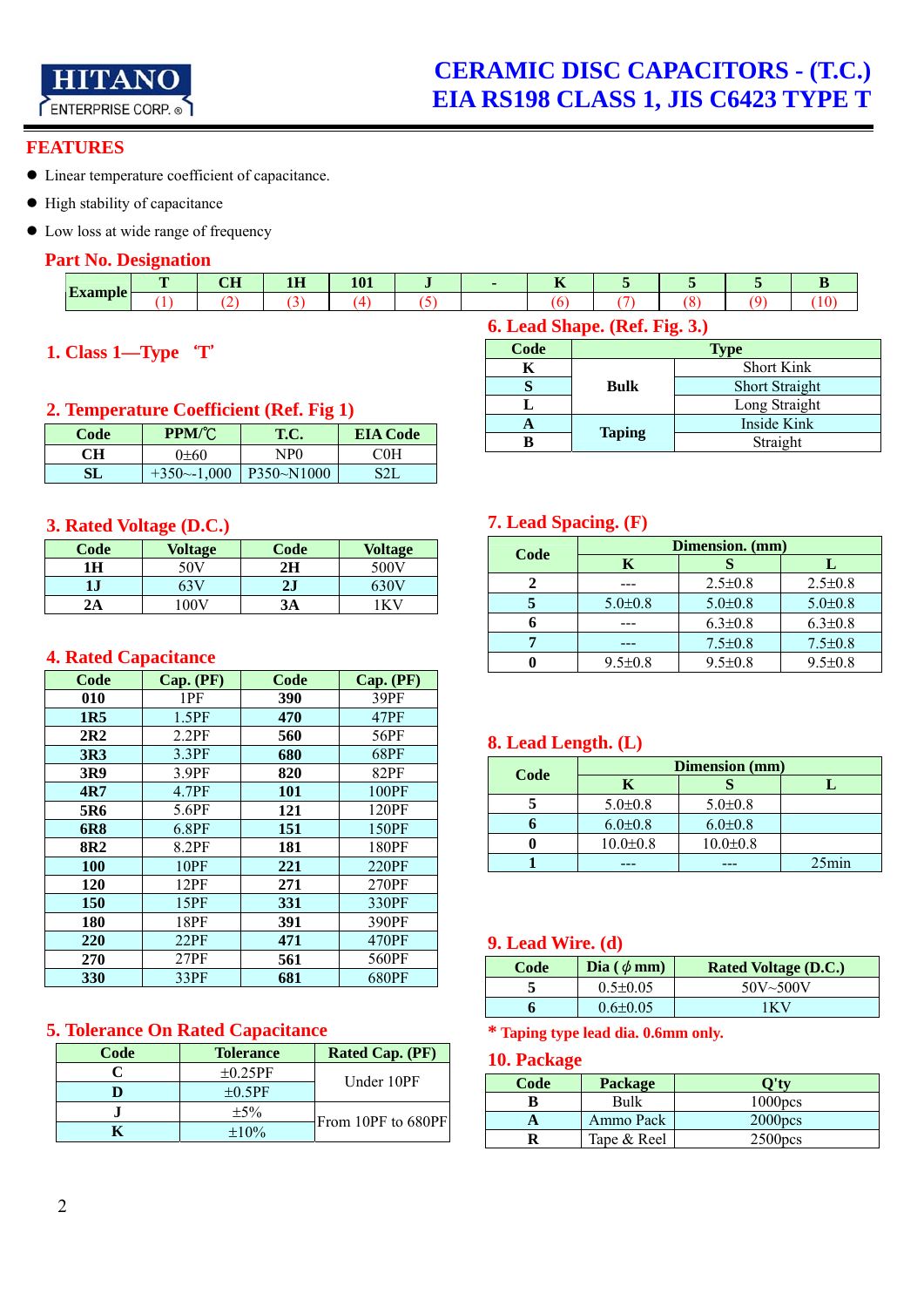

# **CERAMIC DISC CAPACITORS - (T.C.) EIA RS198 CLASS 1, JIS C6423 TYPE T**





## **Dimension & Capacitance Range**

| <b>Dimension</b> (mm) |                |                         |                | <b>Capacitance Range (pF)</b> |               |              |             |            |             |
|-----------------------|----------------|-------------------------|----------------|-------------------------------|---------------|--------------|-------------|------------|-------------|
| Dia.(D)               |                | <b>Lead Spacing (F)</b> |                | $50 \sim 100V$                |               | $500 - 630V$ |             | 1KV        |             |
| max                   | K              | S                       | L              | CH                            | <b>SL</b>     | <b>CH</b>    | <b>SL</b>   | <b>CH</b>  | SL          |
| 5.5                   |                |                         |                | 1 - 47                        | 1 - 150       | $1 - 27$     | $1 - 68$    | $1 - 27$   | $1 - 68$    |
| 6.5                   |                |                         |                | $56 - 82$                     | 151 - 220     | $28 - 39$    | $69 - 100$  | $28 - 39$  | $69 - 100$  |
| 7.5                   | $5.0 \pm 0.8$  | $2.5 \pm 0.8$           | $2.5 \pm 0.8$  | $100 - 120$                   | $221 - 330$   | $40 - 68$    | $101 - 180$ | $40 - 68$  | $101 - 150$ |
| 8.5                   | to             | to                      | to             | $121 - 150$                   | $331 - 470$   | $69 - 82$    | $181 - 220$ | $69 - 82$  | $151 - 270$ |
| 9.5                   | $10.0 \pm 0.8$ | $10.0 \pm 0.8$          | $10.0 \pm 0.8$ | 151 - 200                     | $471 - 680$   | $83 - 120$   | $221 - 330$ | $83 - 120$ | $271 - 300$ |
| 10.5                  |                |                         |                | $201 - 270$                   | $681 - 820$   | $- - -$      | $331 - 470$ |            | $301 - 390$ |
| 12.5                  |                |                         |                | $271 - 330$                   | $\frac{1}{2}$ | $- - -$      | $--$        | $---$      | $391 - 470$ |

## **SPECIFICATION & TEST**

| No. | <b>Item</b>                                | <b>Performance</b>                                                                                 | <b>Test Method</b>                                                                                                                                                                                                |
|-----|--------------------------------------------|----------------------------------------------------------------------------------------------------|-------------------------------------------------------------------------------------------------------------------------------------------------------------------------------------------------------------------|
| 1.  | <b>Visual &amp; Mechanical</b>             | To meet the specification                                                                          | The product shall be inspected for visible evidence of defect                                                                                                                                                     |
| 2.  | <b>Marking</b>                             | To be clear and legible                                                                            | Marking shall be tested with acetone.                                                                                                                                                                             |
| 3.  | <b>Voltage Proof</b><br>(Between terminal) | No failure                                                                                         | 2.5 times the rated voltage shall be applied for 1 to 5 sec.<br>Charging and discharging current shall be limited to 50mA max                                                                                     |
| 4.  | <b>Insulation resistance</b>               | $10,000M\Omega$ min                                                                                | Shall be measured 1 minute after with rated voltage                                                                                                                                                               |
| 5.  | Capacitance                                | To be within the specified<br>tolerance                                                            | Test frequency: $1MHz \pm 100Hz$<br>Test voltage shall not exceed 5Vrms at $25\pm2^{\circ}$ C                                                                                                                     |
| 6.  | <b>Q</b> Value                             | C<br><s30pf <math="">Q \ge 400+20*C.<br/><math>C &gt; 30PF</math> <math>Q \ge 1000</math>.</s30pf> | Same condition as above (Item 5)                                                                                                                                                                                  |
| 7.  | <b>Temperature</b><br>Coefficient          | To be within the specification                                                                     | T.C. shall be calculated by the following formula:<br>$PPM/C = [C(t1)-C(t2)/Ct1(t2-t1)]x10^6$<br>$Ct2$ = capacitance at t2<br>$Ct1$ = capacitance at t1<br>$T2 = 85 \pm 3^{\circ}$ C<br>$T1 = 25 \pm 2^{\circ}$ C |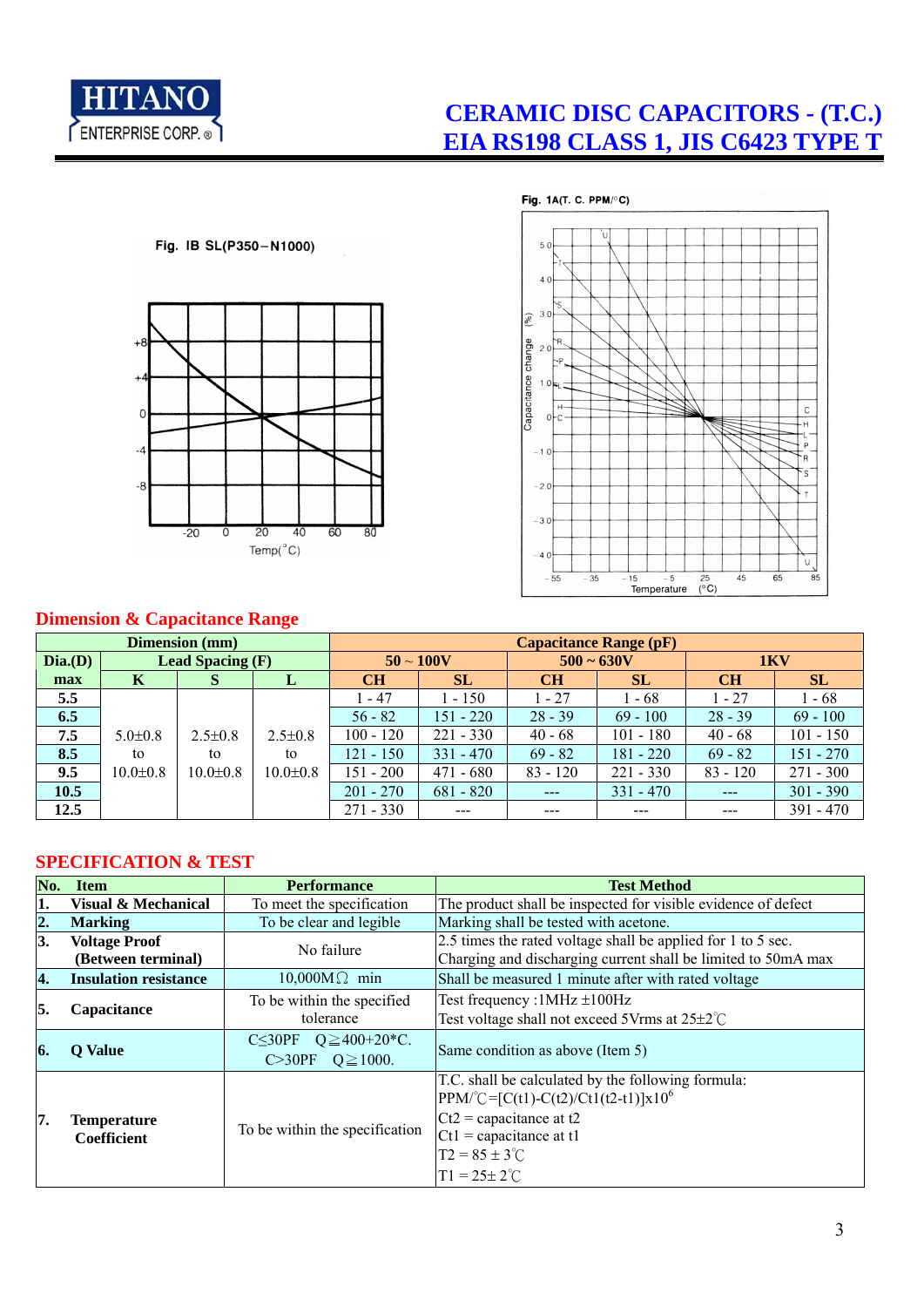

## **Lead Shape (Fig. 3)**



## **Taping Specification**